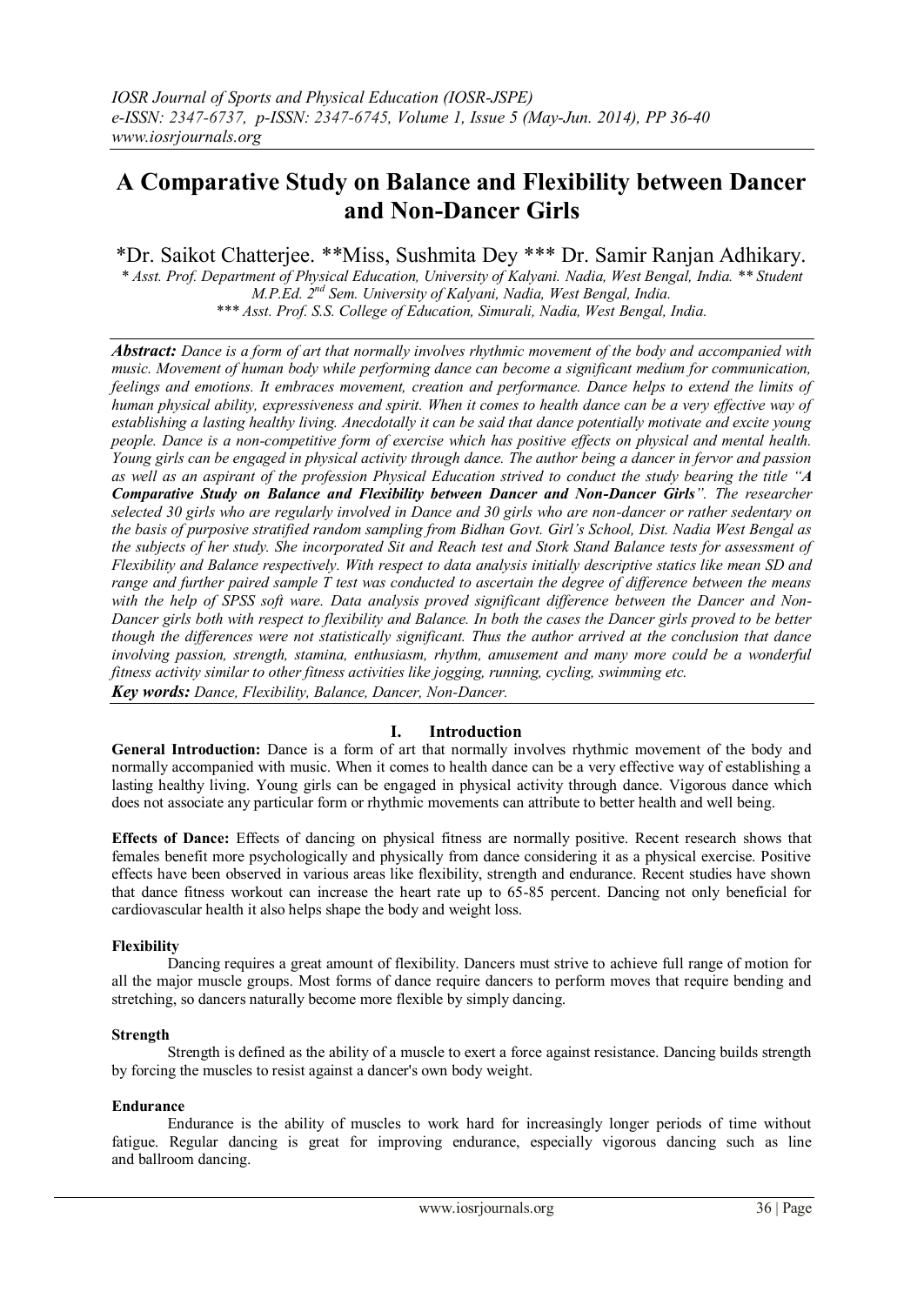## **Sense of Well-Being**

Dancing is a social activity. Dancing provides many opportunities to meet other people. Joining a dance class can increase self-confidence and build social skills. As physical activity reduces stress and tension, regular dancing gives an overall sense of well-being.

## **Dance Education**

As quality educational dance is a forum for collaboration between teachers and students through all learning domains, it is a site for deep learning for everyone. Teaching dance can be potentially rewarding yet challenging. When students fill space with movement creations that they have developed, their sweat, smiles, and pride convey a job well done! A good physical education program cannot be well balanced if it does not include essential elements of dance as part of its integral curriculum.

#### **Purpose of Study:**

- 1. The main purpose of my study is to find out the differences on flexibility and Balance between Dancer and Non-Dancer girls.
- 2. To find out the contribution of Dance with respect to the fitness components like balance and flexibility.

#### **Statement of problem:**

The author being a dancer in fervor and passion as well as an aspirant of the profession Physical Education strived to conduct the study bearing the title "**A Comparative Study on Balance and Flexibility between Dancer and Non-Dancer Girls**".

## **II. Methods and Materials:**

**Selection of Subjects:** The researcher selected 30 girls who are regularly involved in Dance and 30 girls who are non-dancer or rather sedentary on the basis of purposive stratified random sampling from Bidhan Govt. Girl's School, Dist. Nadia West Bengal as the subjects of her study.

#### **Instruments used:**

- Stop watch
- Sit and Reach table
- Measuring tape
- Clapper

**Design of study:** The total was conducted in 4 days. 2 days were required for conducting the tests for a single group. The procedures for conducting the tests are as follows:

The scholar incorporated Sit and Reach test and Stork Stand Balance tests for assessment of Flexibility and Balance respectively.

## **Procedure for Stork Stand Test:**

- The subject warms up for 10 minutes
- The subject stands comfortably on both feet with their hands on their hips
- The subject lifts the right leg and places the sole of the right foot against the side of the left kneecap. The assistant gives the command "GO", starts the stopwatch and the athlete raises the heel of the left foot to stand on their toes
- The subject is to hold this position for as long as possible. The assistant stops the stopwatch when the athlete's left heel touches the ground or the right foot moves away from the left knee. The assistance records the time
- The subject rests for 3 minutes. The athlete stands comfortably on both feet with their hands on their hips. The athlete lifts the left leg and places the sole of the left foot against the side of the right kneecap. The assistant gives the command "GO", starts the stopwatch and the athlete raises the heel of the right foot to stand on their toes. The athlete is to hold this position for as long as possible. The assistant stops the stopwatch when the athlete's right heel touches the ground or the left foot moves away from the right kneecap.
- The assistance records the time

## **The Sit and Reach Test is conducted as follows:**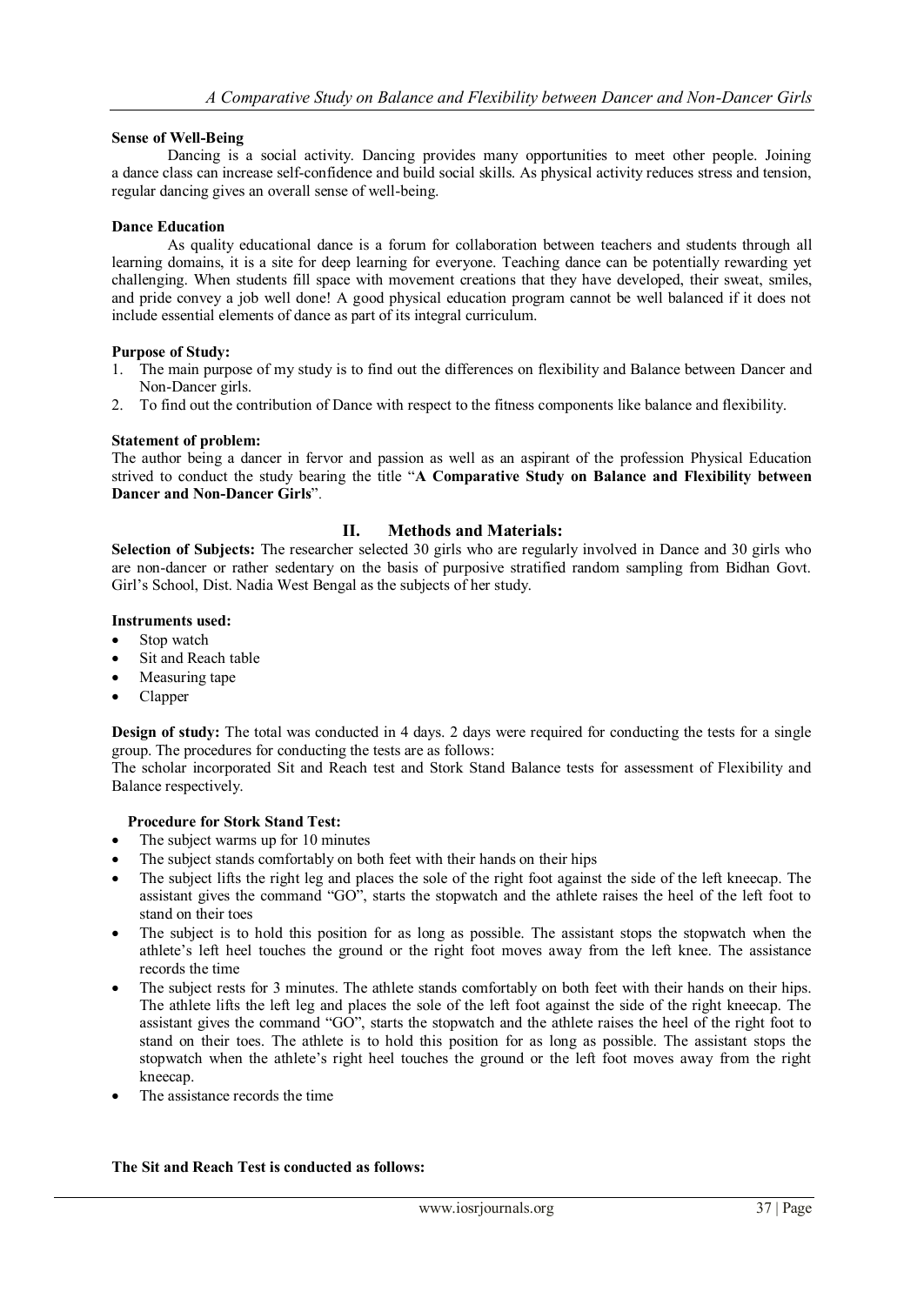- The subject warms up for 10 minutes and then removes their shoes.
- The assistant secures the ruler to the box top with the tape so that the front edge of the box lines up with the 15cm (6 inches) mark on the ruler and the zero end of the ruler points towards the athlete.
- The athlete sits on the floor with their legs fully extended with the bottom of their bare feet against the box.
- The athlete places one hand on top of the other, slowly bends forward and reaches along the top of the ruler as far as possible holding the stretch for two seconds.
- The assistant records the distance reached by the athlete's finger tips (cm).
- The athlete performs the test three times.
- The assistant calculates and records the average of the three distances and uses this value to assess the athlete's performance

## **III. Result and Discussion:**

In this phase of the project report the tables of statistical calculations and related discussion have been presented:

Initially descriptive statistics was computed to calculate the Mean and S.D. of the different variables, and further paired sample T test was conducted to ascertain the degree of difference between the means with the help of SPSS soft ware. Data analysis proved significant difference between the Dancer and Non-Dancer girls both with respect to flexibility and Balance.

| Table no. 1 shows the Mean and S.D. of the fitness variables Balance and Flexibility for both the<br>Dancer and Non-Dancer groups. |  |      |           |  |  |  |  |
|------------------------------------------------------------------------------------------------------------------------------------|--|------|-----------|--|--|--|--|
|                                                                                                                                    |  | Mean | Std. Dev. |  |  |  |  |

|             |            | N  | Mean  | Std. Dev. |
|-------------|------------|----|-------|-----------|
| Balance     | Non Dancer | 30 | 10.74 | 15.329    |
|             | Dancer     | 30 | 18.14 | 18.065    |
|             | Total      | 60 | 14.44 | 17.025    |
| Flexibility | Non Dancer | 30 | 3.83  | 4.221     |
|             | Dancer     | 30 | 5.25  | 4.162     |
|             | Total      | 60 | 4.54  | 4.216     |



**Fig. 1 shows the difference on balance between Dancer and Non-dancer girls**



**Fig. 2 shows the difference on flexibility between Dancer and Non-dancer girls**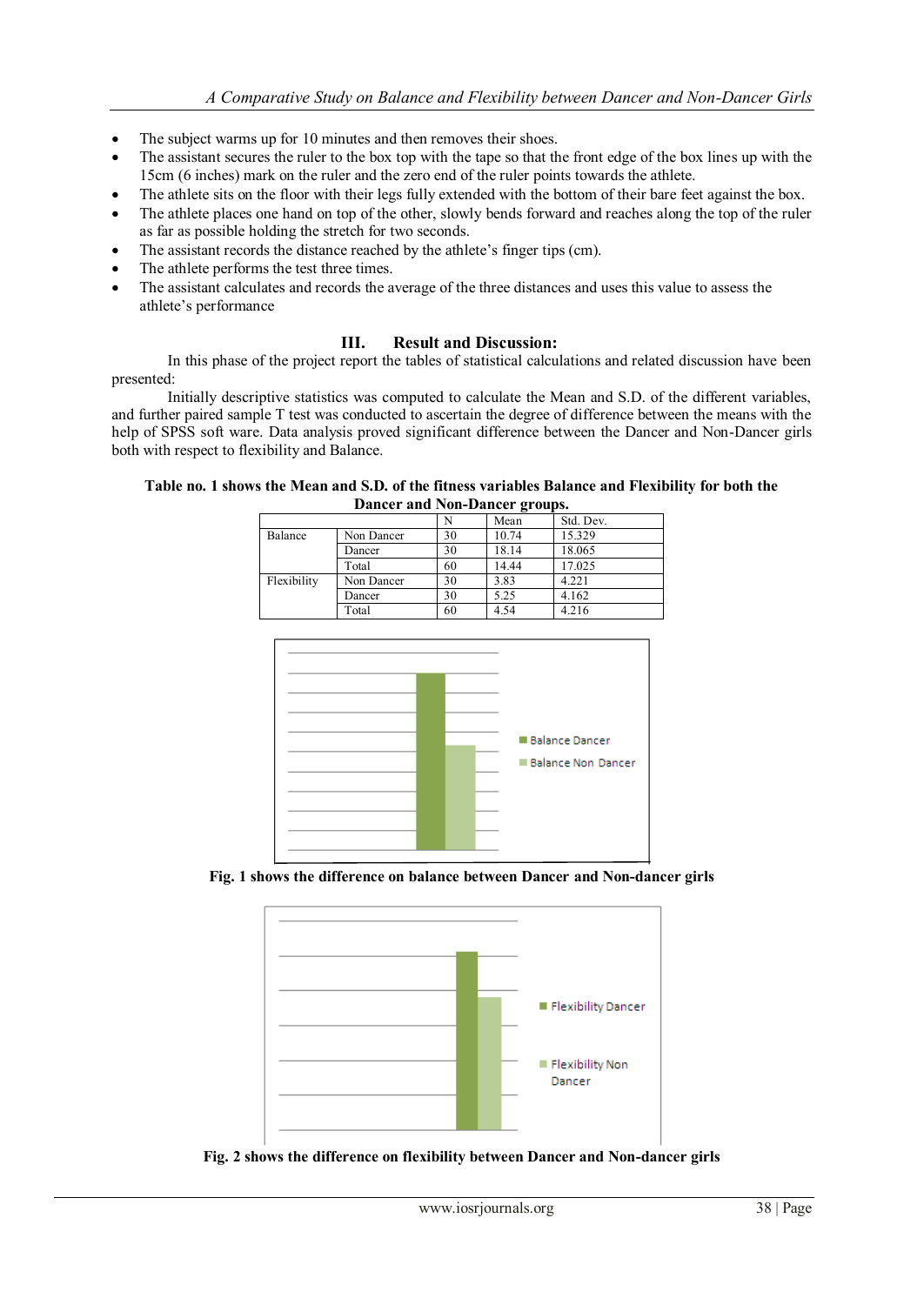It is clear from figure 1 and 2 that there is reasonable difference between Dancer and Non-Dancer girls with respect to both the fitness variables balance and flexibility, though the difference was statistically not significant. Anova was computed to locate the degree of difference between the means.

|             |                | Sum of Squares | Df | Mean Square | F     | Sig.  |
|-------------|----------------|----------------|----|-------------|-------|-------|
| Balance     | Between Groups | 822.436        |    | 822.436     | 2.930 | 0.092 |
|             | Within Groups  | 16278.181      | 58 | 280.658     |       |       |
|             | Total          | 17100.617      | 59 |             |       |       |
| Flexibility | Between Groups | 29.963         |    | 29.963      | 1.706 | 0.197 |
|             | Within Groups  | 1018.921       | 58 | 17.568      |       |       |
|             | Total          | 1048.884       | 59 |             |       |       |

**Table 2 shows the Analysis of variance between the Dancer and Non-Dancer girls.**

The table shows no significant difference on the variables between the Dancer and Non- dancer girls. According to descriptive statics the variables show difference which is clear from mean values presented in table no.1 and also the bar diagram presented in fig.1 and 2. According to the analysis of variance presented in table no. 2 it is somehow clear that the difference are not statistically significant but in case of dance the F value is 0.092 which is quite closer to 0.05 level. Thus it is somehow clear from the above discussion that dance obviously have some positive impact on the fitness variables balance and flexibility. Jumping is an integral part of most dance performances and involves the use of both muscular strength and elasticity. Studies report that plyometric (jump) training has been shown to have a positive effect in dancers. However, there are warnings that plyometric training must be approached gradually and systematically to avoid injury. A good starting point is to design exercises in which dancers are encouraged to jump in a neutral position without emphasizing artistic skill, but instead simply focusing on jumping higher. Once the dancers have gained greater understanding of how to elevate themselves, they can bring correct dance technique back into the movements while trying to maintain as much height as possible". An Italian study in 2006 has shown that dance is a very good exercise for heart patients compared to other [aerobic exercises](https://en.wikipedia.org/wiki/Aerobic_exercise) like [cycling.](https://en.wikipedia.org/wiki/Cycling) This may be partly because the patients enjoyed it much more

## **IV. Summary, conclusion recommendations.**

Thus the author being a dancer in fervor and passion as well as an aspirant of the profession Physical Education, under the supervision of Dr. Saikot Chatterjee (the first author) strived to conduct the study bearing the title "**A Comparative Study on Balance and Flexibility between Dancer and Non-Dancer Girls**". The findings of the study throw light on the fact that though there is no significant difference between Dancer and Non-Dancer girls with regard to the fitness components Balance and Flexibility the F value for balance was nearer to the significant value.

**Conclusion:** Dance obviously has some positive impact on health fitness and well being of an individual.

**Recommendations:** Based on the research findings the scholar proposed the following recommendations:

- 1. Dance is a good fitness activity for house wives or working women not only for women but for men too.
- 2. Dance should be included as a compulsory physical activity in the school physical Education curriculum.
- 3. Enlarged research studies may be conducted to assess the impact of dance practice on the various physical and physiological system of the body.

#### **References:**

- [1]. Angioi M, Metsios GS, Twitchett E, Koutedakis Y, Wyon M. Association between selected physical fitness parameters and esthetic competence in contemporary dancers. J Dance Med Sci. 2009;13(4):115-23.
- [2]. Brown, William M., Lee Cronk, Amy Jacobson, Keith Grochow, C. Karen Liu, Zoran Popovic, and Robert Trivers. 2005. Nature 438: 1148-1150.
- [3]. Berardi GM. Finding balance: Fitness, Training and Health for a Lifetime in Dance (2nd ed). New York: Routledge, 2005.
- [4]. Cohen A. Dance aerobic and anaerobic. JOPERD. 1984 Mar;55:51-3.
- [5]. Dahlstrom M, Inasio J, Jansson E, Kaijser L. Physical fitness and physical effort in dancers: a comparison of four major dance styles. Impulse. 1996;4:193-209.
- [6]. Fredrik Ullén, Lea Forsman, Örjan Blom, Anke Karabanov och Guy Madison. Intelligence and variability in a simple timing task share neural substrates in the prefrontal white matter. The Journal of Neuroscience, 16 April 2008.
- [7]. 15. Grossman G, Wilmerding MV. The effect of conditioning on the height of dancer's extension in à la seconde. J Dance Med Sci. 2000;4(4):117-21.
- [8]. Koutedakis Y, Sharp NCC. The Fit and Healthy Dancer. Chichester: Wiley, 1999.
- [9]. Koutedakis Y. Fitness for dance. J Dance Med Sci. 2005;9(1):5-6.<br>[10]. 6. Rafferty S, Redding E, Irvine S, Quin E. The effects of a on
- [10]. 6. Rafferty S, Redding E, Irvine S, Quin E. The effects of a one-year dance-specific fitness training program on undergraduate modern dance students: an experimental study. Abstract. J Dance Med Sci. 2007;11(1):16.
- [11]. Redding E, Wyon M. Strengths and weaknesses of current methods for evaluating the aerobic power of dancers. J Dance Med Sci.  $2003;7(1):10-6.$